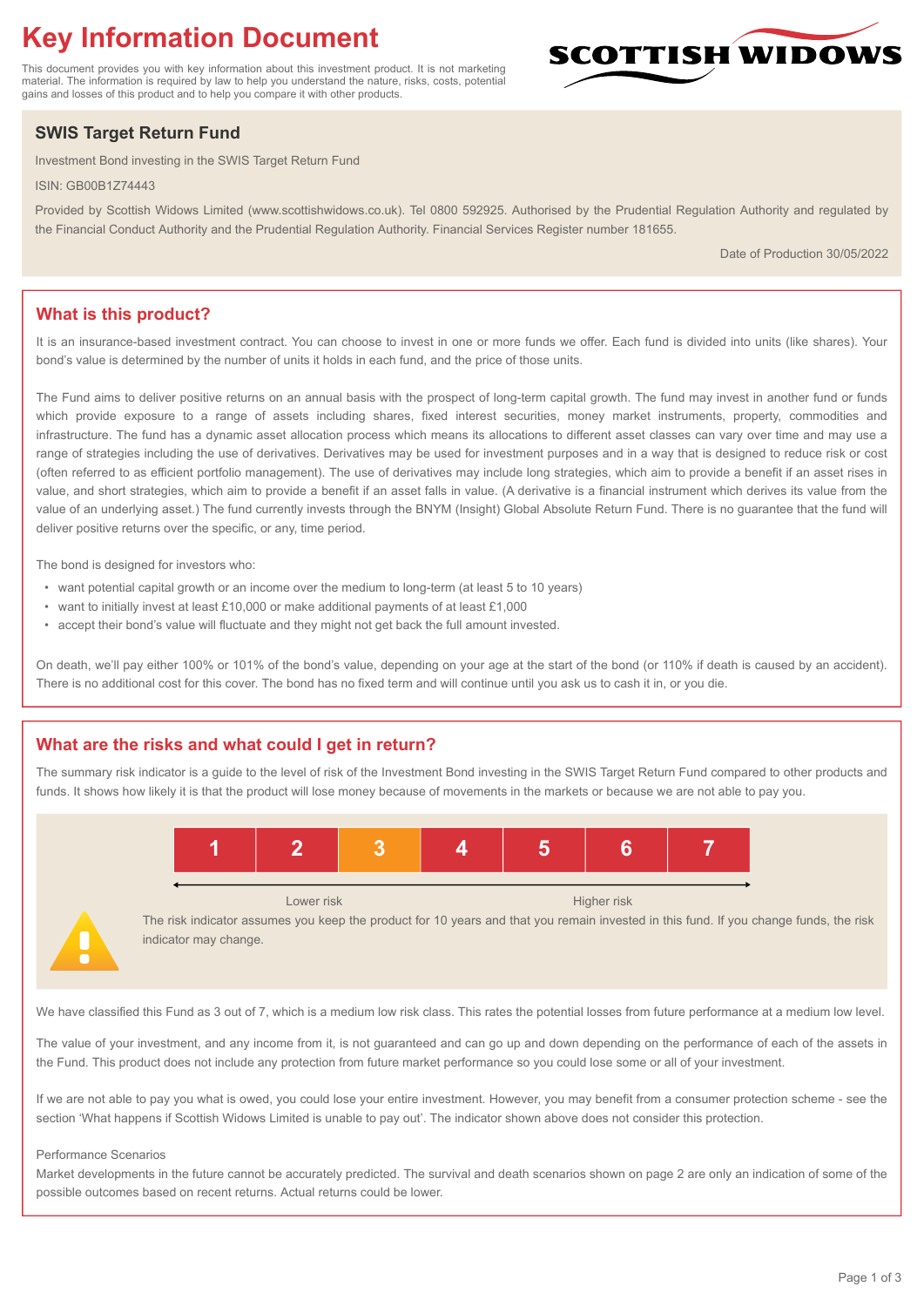

### **What are the risks and what could I get in return? (continued)**

This table shows the money you could get back over the next 10 years, under different scenarios, assuming that you invest £10,000. The figures below assume no withdrawals are taken and do not allow for any Large Fund Bonus which may apply. The scenarios shown illustrate how your investment could perform. You can compare them with the scenarios of other products. The scenarios presented are an estimate of future performance based on evidence from the past on how the value of this investment varies, and are not an exact indicator. What you get will vary depending on how the market performs and how long you keep the investment. The stress scenario shows what you might get back in extreme market circumstances, and it does not take into account the situation where we are not able to pay you. The death scenario assumes investments perform in line with the moderate scenario.

The figures shown include all the costs of the product itself, but may not include all the costs that you pay to your adviser. The figures do not take into account your personal tax situation, which may also affect how much you get back. Before deciding to invest, you should read the Additional Information Document for more information on the risks and what you might get back. See page 2 for information on how the performance scenarios are calculated.

| <b>Investment £10,000</b> |                                                    |          |          |                                             |  |  |  |
|---------------------------|----------------------------------------------------|----------|----------|---------------------------------------------|--|--|--|
|                           |                                                    | 1 year   | 5 years  | 10 years<br>(Recommended<br>holding period) |  |  |  |
| <b>Survival Scenarios</b> |                                                    |          |          |                                             |  |  |  |
| <b>Stress scenario</b>    | What you might get back after costs<br>£6,068      |          | £7,175   | £6,210                                      |  |  |  |
|                           | Average return each year<br>$-39.32%$              |          | $-6.42%$ | $-4.65%$                                    |  |  |  |
| Unfavourable scenario     | What you might get back after costs<br>£9,159      |          | £8,249   | £7,613                                      |  |  |  |
|                           | Average return each year                           | $-8.41%$ | $-3.78%$ | $-2.69%$                                    |  |  |  |
| Moderate scenario         | What you might get back after costs                | £9,953   | £9,913   | £9,864                                      |  |  |  |
|                           | Average return each year                           | $-0.47%$ | $-0.17%$ | $-0.14%$                                    |  |  |  |
| Favourable scenario       | What you might get back after costs                | £10,771  | £11,863  | £12,727                                     |  |  |  |
|                           | Average return each year<br>7.71%                  |          | 3.48%    | 2.44%                                       |  |  |  |
| <b>Death scenarios</b>    |                                                    |          |          |                                             |  |  |  |
| Insured event             | What your beneficiaries might get back after costs | £10,052  | £10,012  | £9,962                                      |  |  |  |

#### **What happens if Scottish Widows is unable to pay out?**

Your Plan is fully covered by the Financial Services Compensation Scheme. More information about compensation arrangements is available from the Financial Services Compensation Scheme, who can be contacted on 0800 678 1100 or 0207 741 4100 or via their website at www.fscs.org.uk

## **What are the costs?**

The Reduction in Yield (RIY) shows what impact the total costs you pay will have on the investment return you might get. The total costs take into account one-off, ongoing and incidental costs. The amounts shown here are the cumulative costs of the product itself, for three different holding periods. The monetary figures shown assume you invest £10,000 and investments perform in line with the moderate scenario. The figures are estimates and may change in the future. The person selling you or advising you about this product may charge you other costs. If so, this person will provide you with information about these costs, and show you the impact that all costs will have on your investment over time.

| Investment £10,000              |                             |                              |                            |  |  |  |
|---------------------------------|-----------------------------|------------------------------|----------------------------|--|--|--|
| <b>Scenarios</b>                | If you cash in after 1 year | If you cash in after 5 years | If you cash in at 10 years |  |  |  |
| Total costs                     | £241                        | £965                         | £1,792                     |  |  |  |
| Impact on return (RIY) per year | 2.42%                       | $2.02\%$                     | 1.97%                      |  |  |  |